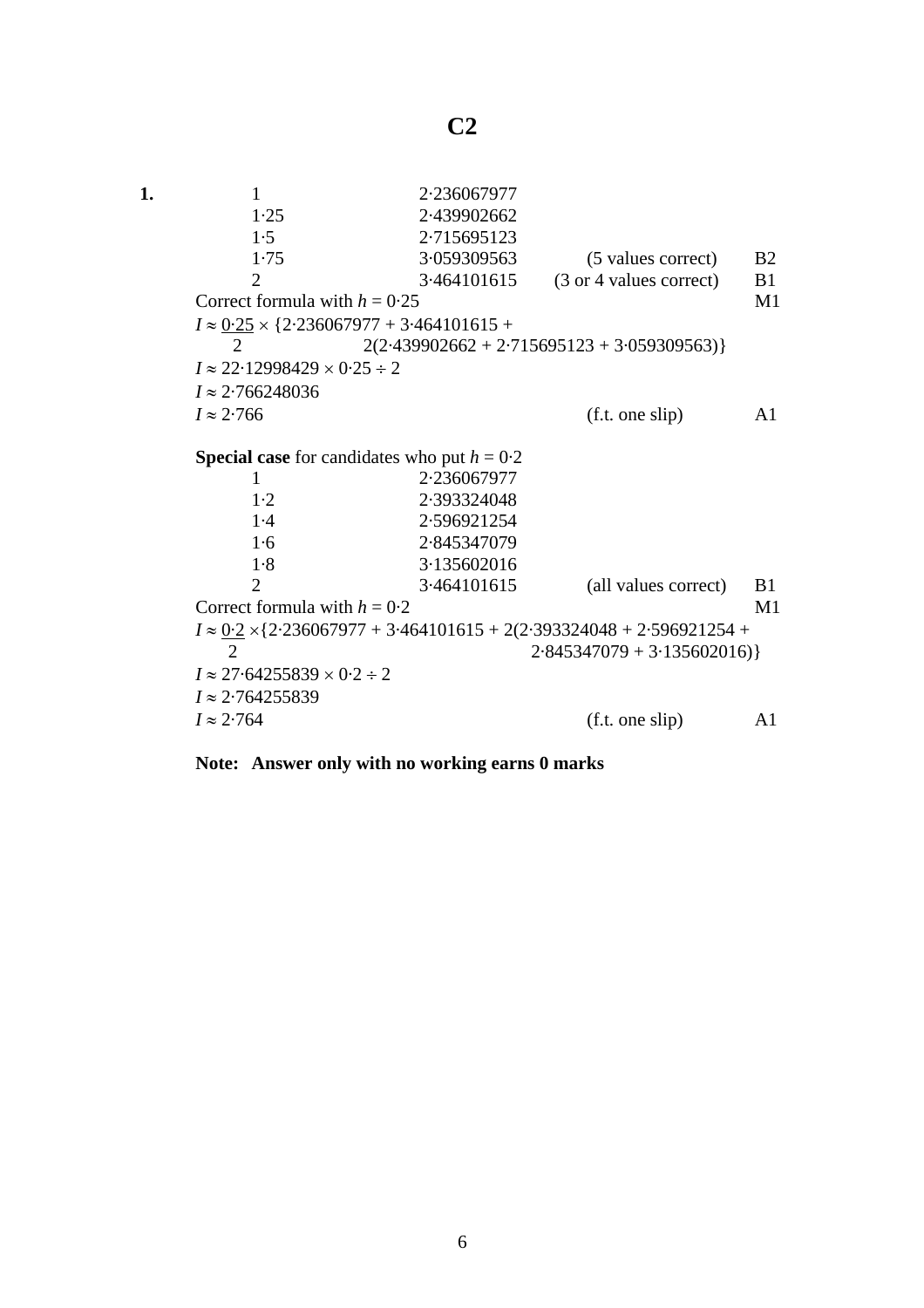2. (a) 
$$
7 \sin^2 \theta + 1 = 3(1 - \sin^2 \theta) - \sin^2 \theta
$$
  
\n(correct use of  $\cos^2 \theta = 1 - \sin^2 \theta$ ) M1  
\nAn attempt to collect terms, form and solve quadratic equation  
\nin  $\sin \theta$ , either by using the quadratic formula or by getting the  
\nexpression into the form  $(a \sin \theta + b)(c \sin \theta + d)$ ,  
\nwith  $a \times c$  = coefficient of  $\sin^2 \theta$  and  $b \times d$  = candidate's constant m1  
\n $10 \sin^2 \theta + \sin \theta - 2 = 0 \Rightarrow (2 \sin \theta + 1)(5 \sin \theta - 2) = 0$   
\n $\Rightarrow \sin \theta = -1$ ,  $\sin \theta = 2$   
\n(C.a.o.) A1  
\n2. 5  
\n $\theta = 210^\circ, 330^\circ$  B1 B1  
\n $\theta = 23.58^\circ, 156.42^\circ$  B1  
\nNote: Subtract 1 mark for each additional root in range for each  
\nbranch, ignore roots outside range.  
\n $\sin \theta = +, -, f.t.$  for 3 marks,  $\sin \theta = -, -, f.t.$  for 2 marks  
\n $\sin \theta = +, +, f.t.$  for 1 mark  
\n(b)  $2x + 25^\circ = 117^\circ, 243^\circ$ , (one value) B1  
\n $x = 46^\circ, 109^\circ$  B1, B1  
\n $x = 46^\circ, 109^\circ$  B21, B31  
\nNote: Subtract (from final two marks) 1 mark for each additional root  
\nin range, ignore roots outside range.  
\n3. (a)  $(x + 6)^2 = x^2 + (x + 1)^2 - 2 \times x \times (x + 1) \times \cos 120^\circ$   
\n(correct use of cos rule) M1  
\n $2x^2 - 9x - 35 = 0$  (convaricing) A1  
\nAn attempt to solve quadratic equation in x, either by using the  
\nquadratic formula or by getting the expression into the form  
\n $(ax + b)(cx + d)$ , with  $a \times c = 2$  and  $b \times d = -35$  M1  
\n $(2x + 5)(x - 7) = 0 \Rightarrow x = 7$  A1

(b) Area = 
$$
\frac{1}{2} \times 7 \times (7 + 1) \times \sin 120^{\circ}
$$

(substituting the correct values in the correct places in the area

formula, f.t. candidate's derived value for *x*) M1

Area = 
$$
24.25 \text{ cm}^2
$$
 (f.t. candidate's derived value for x) A1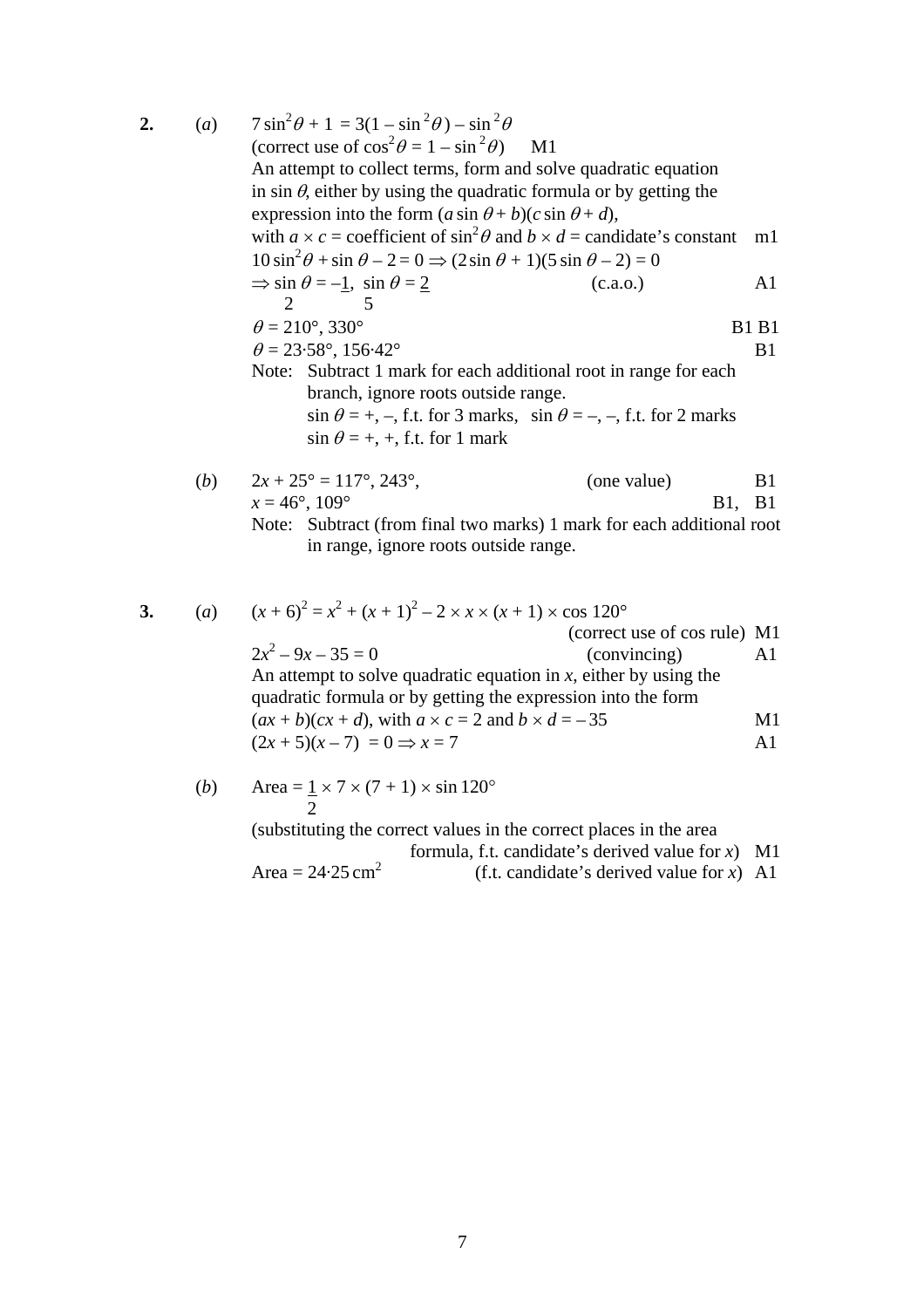4. (a) 
$$
S_n = a + [a + d] + ... + [a + (n - 1)d]
$$
  
\n(a) (at least 3 terms, one at each end) B1  
\n $S_n = [a + (n - 1)d] + [a + (n - 2)d] + ... + a$   
\nEither:  
\n $2S_n = [a + a + (n - 1)d] + [a + a + (n - 1)d] + ... + [a + a + (n - 1)d]$   
\nOr:  
\n $2S_n = [a + a + (n - 1)d] + ...$   
\n $2S_n = n[2a + (n - 1)d]$   
\n $S_n = \frac{n[2a + (n - 1)d]}{2}$   
\n(convincing) A1

(b) 
$$
a + 7d = 28
$$
  
\n $\frac{20}{2} \times [2a + 19d] = 710$   
\nB1  
\nB1

An attempt to solve the candidate's equations simultaneously by eliminating one unknown M1  $d = 3$  (c.a.o.) A1<br>  $a = 7$  (f.t. candidate's value for d) A1  $(f.t. candidate's value for d)$  A1

(c) 
$$
S_{15} = 15 \times (-3 + 67)
$$
  
\n $\begin{array}{c} 2 \\ S_{15} = 480 \end{array}$  (substitution of values in formula for sum of A.P.) M1  
\n $S_{15} = 480$  A1

5. (a) (i) 
$$
ar = 6
$$
 and  $ar^4 = 384$   
\t $r^3 = \frac{384}{6}$  (o.e.)  
\t**B1**  
\tM1

$$
r = 4
$$
\n(ii)  $a \times 4 = 6 \Rightarrow a = 1.5$  (c.a.o.) A1  
\nB1

$$
S_8 = \frac{1.5(4^8 - 1)}{4 - 1}
$$
 (correct use of formula for S<sub>8</sub>, f.t.  
4 - 1 candidate's derived values for r and a) M1  

$$
S_8 = 32767.5
$$
 (f.t. candidate's derived values for r and a) A1

(b) (i) 
$$
5 \times 1 \cdot 1^{n-1} = 170
$$
 M1

$$
1 \cdot 1^{n-1} = 34
$$
 A1  
(*n* - 1)log 1 \cdot 1 = log 34  
(f.t. only 5.5<sup>n-1</sup> = 170 or 1 \cdot 1<sup>n</sup> = 34) M1

$$
n = 38
$$
 (c.a.o.) A1

(ii) 
$$
|r|
$$
 must be < 1 for sum to infinity to exist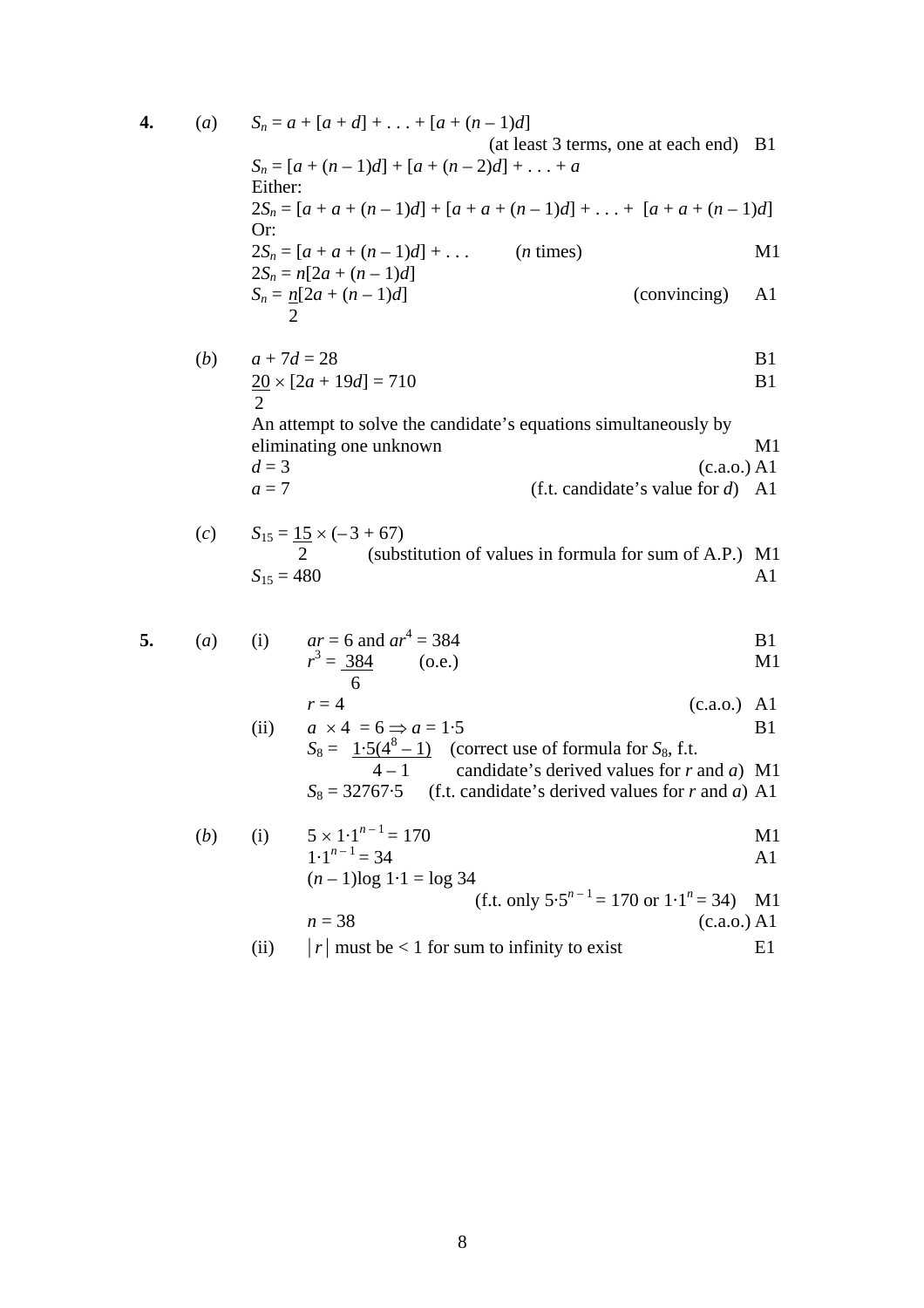6. (a) 
$$
3 \times \frac{x^{1/2}}{1/2} - 4 \times \frac{x^{5/3}}{5/3} + c
$$
 B1, B1

(–1 if no constant term present)

(b) (i) 
$$
25 - x^2 = -2x + 17
$$
  
\nAn attempt to rewrite and solve quadratic equation  
\nin x, either by using the quadratic formula or by getting the  
\nexpression into the form  $(x + a)(x + b)$ , with  $a \times b$  = candidate's  
\nconstant  
\n $(x-4)(x+2) = 0 \Rightarrow x = 4, -2$  (both values, c.a.o.) A1  
\n $y = 9, y = 21$  (both values, f.t. candidate's x-values) A1

## (ii) **Either:**

 4 4 Total area =  $\int (25 - x^2) dx - \int (-2x + 17) dx$  $\int$  $-2$   $-2$  (use of integration) M1

(subtraction of integrals with correct use of candidate's

$$
\int x^2 dx = \frac{x^3}{3}, \qquad \int 2x dx = x^2
$$
 B1 B1  
Bithero (25 d). 250 and 017 d. 17d. cm. (2 d). B1

Either: 
$$
\int 25 dx = 25x
$$
 and  $\int 17 dx = 17x$  or:  $\int 8 dx = 8x$  B1

 4 4 Total area =  $[25x - (1/3)x^3] - [-x^2 + 17x]$ <sub>-2</sub> (o.e.)

$$
= \{(100 - 64/3) - (-50 - (-8/3)\} - \{(-16 + 68) - (-4 - 34)\}\
$$
  
(substitution of candidate's limits in at least one integral) m1  
= 36 (c.a.o.) A1  
Or:

Area of trapezium = 90

(f.t. candidate's *x*-coordinates for *A*, *B*) B1

Area under curve 
$$
=\int_{-2}^{4} (25 - x^2) dx
$$
 (use of integration) M1

$$
= [25x - (1/3)x_{-2}^{3}]
$$

(correct integration) B2

$$
= \{ (100 - 64/3) - (-50 - (-8/3) \}
$$
  
(substitution of candidate's limits) m1  
= 126

Use of candidate's,  $x_A$ ,  $x_B$  as limits and trying to find total area by subtracting area of trapezium from area under curve m1 Total area =  $126 - 90 = 36$  (c.a.o.) A1

9